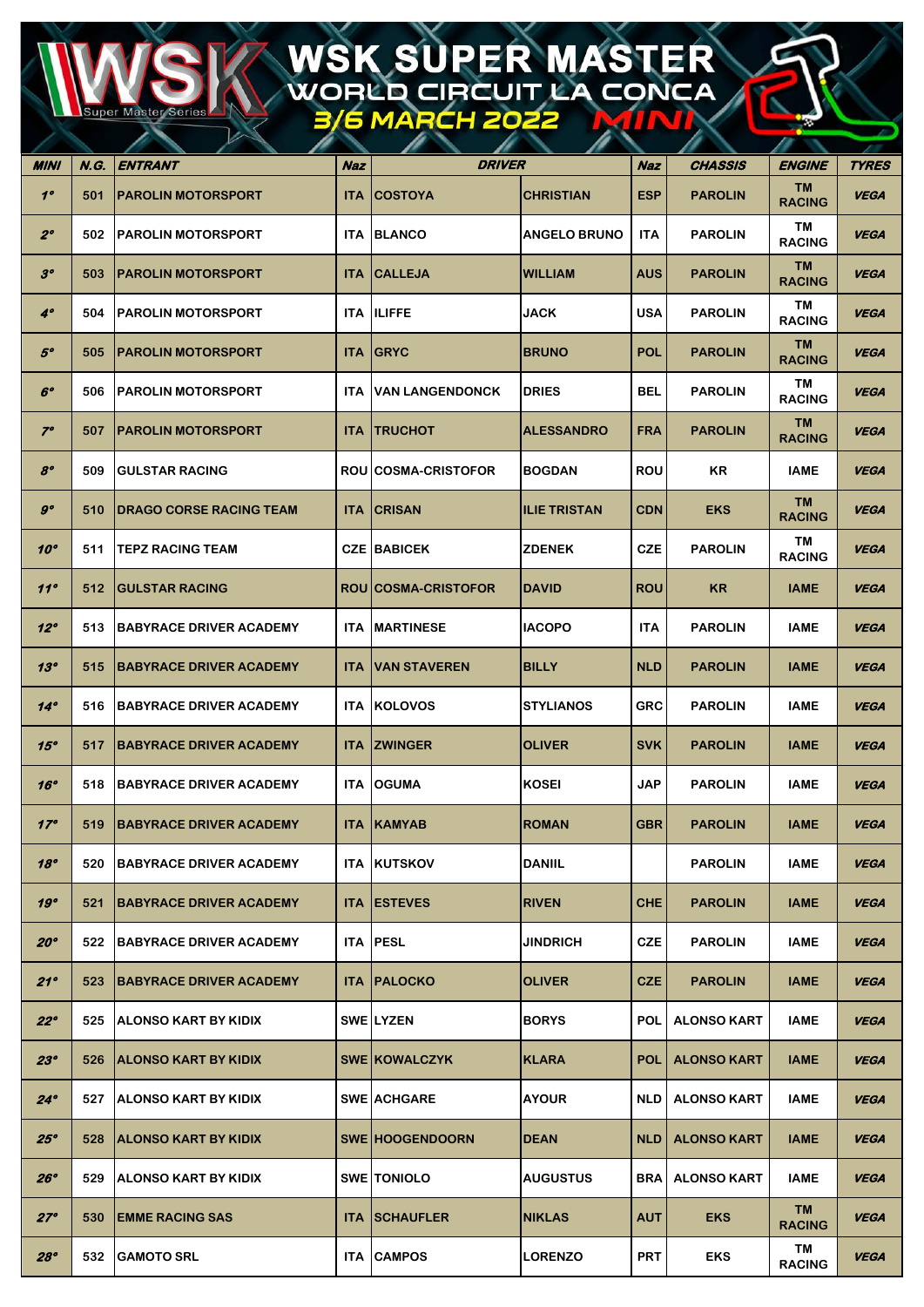| 29°          | 533 | <b>IENERGY CORSE SRL</b>        | <b>ITA</b> | <b>ITAAL</b>             | <b>LUUK</b>                     |            | <b>NLD ENERGY CORSE</b>  | <b>TM</b><br><b>RACING</b> | <b>VEGA</b> |
|--------------|-----|---------------------------------|------------|--------------------------|---------------------------------|------------|--------------------------|----------------------------|-------------|
| 30°          | 535 | <b>ENERGY CORSE SRL</b>         | <b>ITA</b> | <b>VIBRIANTIS</b>        | <b>AINIS</b>                    |            | <b>LTU ENERGY CORSE</b>  | ΤM<br><b>RACING</b>        | <b>VEGA</b> |
| 31°          | 536 | IJOLLY TEAM KARTING KLUB        |            | <b>SVN   POBERAJ</b>     | <b>OSKAR</b>                    | <b>SVN</b> | <b>EKS</b>               | TM<br><b>RACING</b>        | <b>VEGA</b> |
| $32^{\circ}$ | 537 | <b>IDRAGO CORSE RACING TEAM</b> |            | <b>ITA IMAZZOLA</b>      | <b>LUDOVICO</b>                 | <b>ITA</b> | <b>EKS</b>               | TM<br><b>RACING</b>        | <b>VEGA</b> |
| 33°          | 538 | <b>IDRAGO CORSE RACING TEAM</b> |            | <b>ITA SAVELEV</b>       | <b>MAKAR</b>                    |            | <b>EKS</b>               | <b>TM</b><br><b>RACING</b> | <b>VEGA</b> |
| $34^\circ$   | 539 | <b>IDRAGO CORSE RACING TEAM</b> | ITA.       | <b>IDERUNOV</b>          | EFIM                            |            | <b>EKS</b>               | ΤM<br><b>RACING</b>        | <b>VEGA</b> |
| 35°          | 540 | <b>IDRAGO CORSE RACING TEAM</b> | <b>ITA</b> | <b>SZECSENYI</b>         | <b>TOBIAS</b>                   | <b>CZE</b> | <b>EKS</b>               | <b>TM</b><br><b>RACING</b> | <b>VEGA</b> |
| 36°          | 541 | <b>ICRG RACING TEAM</b>         | <b>ITA</b> | <b>GERASIMETS</b>        | <b>NIKITA</b>                   |            | <b>CRG</b>               | TM<br><b>RACING</b>        | <b>VEGA</b> |
| $37^\circ$   | 542 | <b>CRG RACING TEAM</b>          | <b>ITA</b> | <b>BERND</b>             | <b>EMILIO</b>                   | <b>DEU</b> | <b>CRG</b>               | <b>TM</b><br><b>RACING</b> | <b>VEGA</b> |
| 38°          | 543 | <b>IPK OFFICIAL RACING TEAM</b> | <b>ITA</b> | <b>GASPAR</b>            | <b>BENETT</b>                   | <b>HUN</b> | <b>IPK</b>               | ΤM<br><b>RACING</b>        | <b>VEGA</b> |
| 39°          | 544 | <b>IPK OFFICIAL RACING TEAM</b> | <b>ITA</b> | <b>OCIEPA</b>            | <b>ANTONI</b>                   | <b>POL</b> | <b>IPK</b>               | <b>TM</b><br><b>RACING</b> | <b>VEGA</b> |
| $40^\circ$   | 545 | <b>IPK OFFICIAL RACING TEAM</b> | <b>ITA</b> | <b>BUSSO</b>             | <b>LUDOVICO</b>                 | <b>ITA</b> | IPK.                     | TM<br><b>RACING</b>        | <b>VEGA</b> |
| 41°          | 546 | <b>IPK OFFICIAL RACING TEAM</b> | <b>ITA</b> | <b>OCIEPA</b>            | <b>JULIUSZ</b>                  | <b>POL</b> | <b>IPK</b>               | <b>TM</b><br><b>RACING</b> | <b>VEGA</b> |
| $42^\circ$   | 548 | <b>IPK OFFICIAL RACING TEAM</b> |            | <b>ITA BEREZKIN</b>      | <b>ILIA</b>                     |            | <b>IPK</b>               | TM<br><b>RACING</b>        | <b>VEGA</b> |
| $43^\circ$   | 549 | <b>IDPK RACING</b>              | <b>ESP</b> | <b>FEDORENKO</b>         | LUKA                            | UKR I      | <b>ALONSO KART</b>       | <b>IAME</b>                | <b>VEGA</b> |
| $44^\circ$   | 550 | <b>ILA MOTORSPORT</b>           | ITA.       | <b>FIRHAND</b>           | QARRAR                          | <b>IDN</b> | <b>INTREPID</b>          | TM<br><b>RACING</b>        | <b>VEGA</b> |
| 45°          | 551 | <b>LA MOTORSPORT</b>            | <b>ITA</b> | <b>BAGUTTI</b>           | <b>PIETRO</b>                   | <b>ITA</b> | <b>INTREPID</b>          | <b>TM</b><br><b>RACING</b> | <b>VEGA</b> |
| 46°          |     | 552 TONY KART RACING TEAM       |            | <b>ITA ILENNON</b>       | <b>ETHAN</b>                    | ZAF        | <b>TONY KART</b>         | <b>VORTEX</b>              | <b>VEGA</b> |
| $47^\circ$   | 553 | TONY KART RACING TEAM           | <b>ITA</b> | <b>IIVANNIKOV</b>        | <b>VLADIMIR</b>                 |            | <b>TONY KART</b>         | <b>VORTEX</b>              | <b>VEGA</b> |
| 48°          | 554 | <b>IWARD RACING</b>             |            | <b>SWE BOTTE</b>         | <b>NIKITA</b>                   | <b>UKR</b> | <b>TONY KART</b>         | ΤM<br><b>RACING</b>        | <b>VEGA</b> |
| 49°          | 555 | <b>BORSCH RACING</b>            |            | <b>UKR ILEGENKIY</b>     | <b>OLEKSANDR</b>                |            | <b>UKR LENERGY CORSE</b> | <b>IAME</b>                | <b>VEGA</b> |
| $50^\circ$   | 556 | <b>BORSCH RACING</b>            |            | UKR KRUTOGOLOV           | <b>LEV</b>                      |            | <b>UKR ENERGY CORSE</b>  | <b>IAME</b>                | <b>VEGA</b> |
| 51°          | 557 | <b>IBORSCH RACING</b>           |            | UKR SUSHKO               | <b>MARK</b>                     |            | <b>UKR ENERGY CORSE</b>  | <b>IAME</b>                | <b>VEGA</b> |
| $52^{\circ}$ | 559 | <b>DR SRL</b>                   |            | <b>ITA IPAPAFILIPPOU</b> | <b>FAIDON</b>                   | <b>GRC</b> | DR                       | TM<br><b>RACING</b>        | <b>VEGA</b> |
| 53°          | 560 | <b>IFK MOTORSPORT A.S.D.</b>    | <b>ITA</b> | <b>IMARTUFY</b>          | <b>MANUEL</b>                   | <b>ITA</b> | <b>IPK</b>               | <b>TM</b><br><b>RACING</b> | <b>VEGA</b> |
| $54^\circ$   | 561 | TEAM DRIVER RACING KART         | <b>ITA</b> | <b>REA</b>               | <b>ACHILLE</b>                  | <b>ITA</b> | KR                       | <b>IAME</b>                | <b>VEGA</b> |
| $55^\circ$   | 563 | <b>TEAM DRIVER RACING KART</b>  | <b>ITA</b> | <b>KERDAL</b>            | <b>FRANCOIS</b><br><b>DARIO</b> | <b>FRA</b> | <b>KR</b>                | <b>IAME</b>                | <b>VEGA</b> |
| $56^\circ$   | 564 | <b>PAROLIN MOTORSPORT</b>       | ITA.       | <b>IGENDER</b>           | <b>TAMAS</b>                    | <b>HUN</b> | <b>PAROLIN</b>           | TM<br><b>RACING</b>        | <b>VEGA</b> |
| $57^\circ$   | 565 | <b> TEAM DRIVER RACING KART</b> | <b>ITA</b> | <b>IZULFIKARI</b>        | <b>ISKENDER</b>                 | TUR        | <b>KR</b>                | <b>IAME</b>                | <b>VEGA</b> |
| 58°          | 566 | TEAM DRIVER RACING KART         | <b>ITA</b> | <b>JOSSERON</b>          | <b>KILIAN</b>                   | CHE        | ΚR                       | <b>IAME</b>                | <b>VEGA</b> |
| 59°          | 567 | <b>ITEAM DRIVER RACING KART</b> | <b>ITA</b> | <b>SALA</b>              | <b>FILIPPO</b>                  | <b>ITA</b> | <b>KR</b>                | <b>IAME</b>                | <b>VEGA</b> |
| $60^\circ$   | 568 | <b>AVRACING</b>                 |            | <b>ITA KIRWAN</b>        | <b>MAXIM</b>                    | <b>NZL</b> | <b>PAROLIN</b>           | TM<br><b>RACING</b>        | <b>VEGA</b> |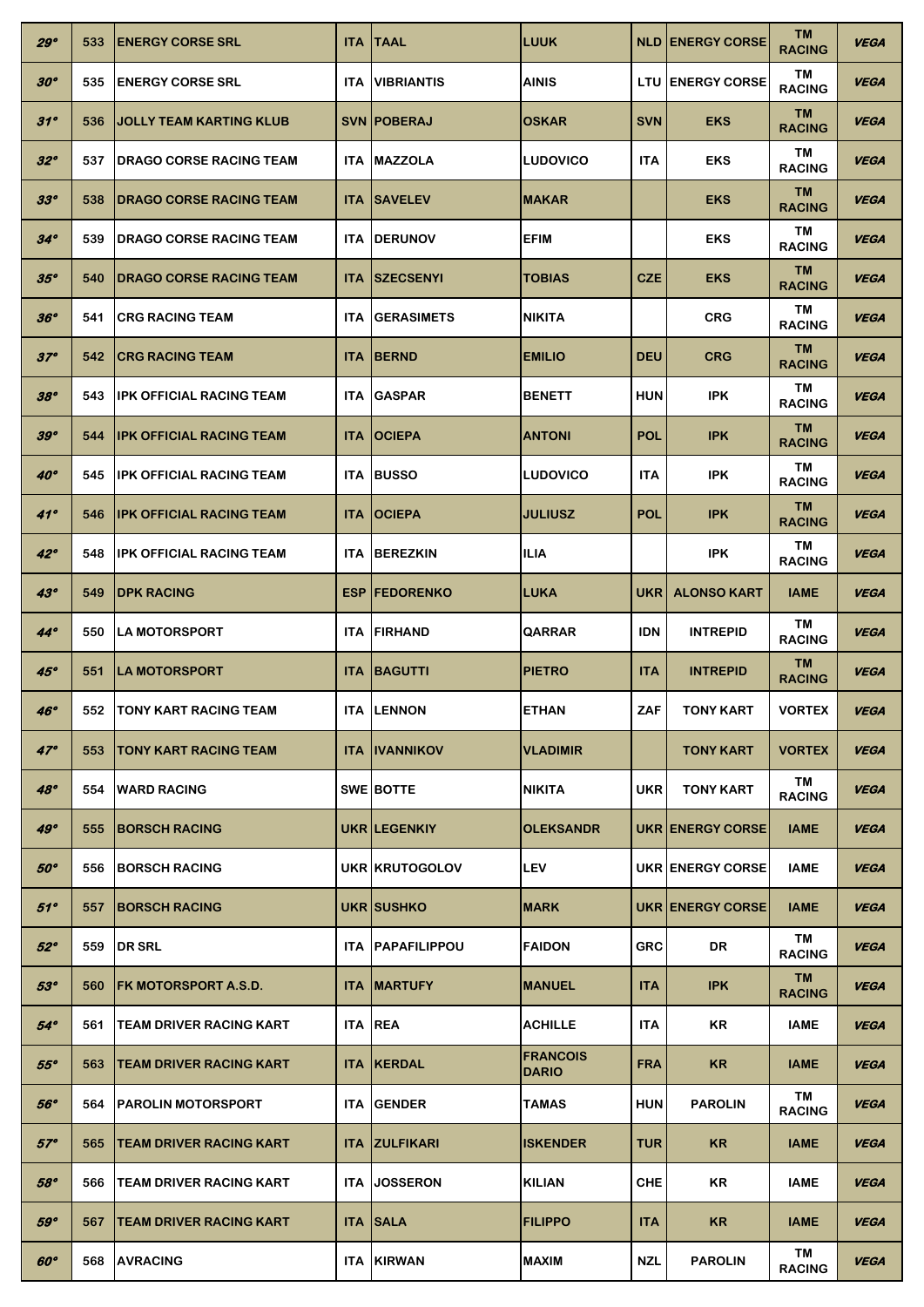| $61^\circ$   | 569 | <b>JAVRACING</b>                | <b>ITA</b> | <b>RAJPOLD</b>       | <b>KACPER</b>         | <b>POL</b> | <b>PAROLIN</b>           | TM<br><b>RACING</b>  | <b>VEGA</b> |
|--------------|-----|---------------------------------|------------|----------------------|-----------------------|------------|--------------------------|----------------------|-------------|
| $62^\circ$   | 570 | <b>IAVRACING</b>                | <b>ITA</b> | <b>KANTHAN</b>       | <b>VIVEK</b>          | <b>USA</b> | <b>PAROLIN</b>           | ΤM<br><b>RACING</b>  | <b>VEGA</b> |
| $63^\circ$   | 571 | <b>AVRACING</b>                 | <b>ITA</b> | <b>BOTTARO</b>       | <b>DAVIDE</b>         | <b>ITA</b> | <b>PAROLIN</b>           | TM<br><b>RACING</b>  | <b>VEGA</b> |
| $64^\circ$   | 572 | <b>IAVRACING</b>                |            | ITA ILOPEZ           | <b>MARIANO</b>        | <b>PER</b> | <b>PAROLIN</b>           | ΤM<br><b>RACING</b>  | <b>VEGA</b> |
| $65^\circ$   | 573 | <b>AVRACING</b>                 | <b>ITA</b> | <b>PANCOTTI</b>      | <b>FILIPPO</b>        | <b>ITA</b> | <b>PAROLIN</b>           | TM<br><b>RACING</b>  | <b>VEGA</b> |
| 66°          | 574 | <b>GAMOTO SRL</b>               | ITA.       | <b>GORSKI</b>        | <b>LEONARDO FILIP</b> | <b>POL</b> | <b>EKS</b>               | TM<br><b>RACING</b>  | <b>VEGA</b> |
| $67^\circ$   | 575 | <b>GAMOTO SRL</b>               | <b>ITA</b> | <b>LINDBLOM</b>      | <b>SCOTT</b>          | <b>SWE</b> | <b>EKS</b>               | TM<br><b>RACING</b>  | <b>VEGA</b> |
| 68°          | 576 | <b>ENERGY CORSE SRL</b>         |            | <b>ITA ILIUBSTOV</b> | <b>ANATOLII</b>       |            | <b>ENERGY CORSE</b>      | TM<br><b>RACING</b>  | <b>VEGA</b> |
| 69°          | 577 | <b>IENERGY CORSE SRL</b>        | <b>ITA</b> | <b>LANDSTORM</b>     | <b>JONATHAN</b>       |            | <b>SWE LENERGY CORSE</b> | TM<br><b>RACING</b>  | <b>VEGA</b> |
| $70^\circ$   | 578 | <b>JALONSO KART BY KIDIX</b>    |            | <b>SWE KRAELING</b>  | <b>ARJEN</b>          | <b>DEU</b> | <b>ALONSO KART</b>       | <b>IAME</b>          | <b>VEGA</b> |
| $71^\circ$   | 579 | <b>ID ORTENSIO CARLO</b>        | <b>ITA</b> | <b>ID ORTENSIO</b>   | <b>ANGELO</b>         | <b>ITA</b> | <b>KR</b>                | <b>IAME</b>          | <b>VEGA</b> |
| $72^\circ$   | 581 | <b>FALCON RACING KART</b>       |            | <b>NLD BRALIC</b>    | <b>JASON</b>          | <b>NLD</b> | <b>PAROLIN</b>           | IAME                 | <b>VEGA</b> |
| $73^\circ$   | 586 | <b>IFIREFLY RACING TEAM</b>     |            | <b>SVK MOLOTA</b>    | <b>ALEX</b>           |            | <b>SVK LENERGY CORSE</b> | TM.<br><b>RACING</b> | <b>VEGA</b> |
| $74^\circ$   | 587 | <b>IMODENA KART ASD</b>         |            | <b>ITA IGIUSTO</b>   | <b>GIACOMO</b>        | ITA.       | <b>ENERGY CORSE</b>      | ΤM<br><b>RACING</b>  | <b>VEGA</b> |
| $75^\circ$   | 589 | <b> BABYRACE DRIVER ACADEMY</b> | <b>ITA</b> | <b>COCHET</b>        | <b>LOUIS</b>          | <b>FRA</b> | <b>PAROLIN</b>           | <b>IAME</b>          | <b>VEGA</b> |
| $76^\circ$   | 603 | <b>IDRAGO CORSE RACING TEAM</b> | ITA.       | <b>SUNDBERG</b>      | <b>TYRA</b>           | <b>SWE</b> | <b>EKS</b>               | ΤM<br><b>RACING</b>  | <b>VEGA</b> |
| $77^\circ$   | 605 | <b>IMODENA KART ASD</b>         | <b>ITA</b> | <b>PILIPENKO</b>     | <b>MARK</b>           |            | <b>ENERGY CORSE</b>      | TM<br><b>RACING</b>  | <b>VEGA</b> |
| $78^\circ$   |     | 611 AVRACING                    |            | <b>ITA SHEN</b>      | <b>ZEYU</b>           | <b>CHN</b> | <b>PAROLIN</b>           | ΤM<br><b>RACING</b>  | <b>VEGA</b> |
| $79^\circ$   | 614 | <b>CMT ASD</b>                  | <b>ITA</b> | <b>CARFAGNA</b>      | <b>NICO</b>           | <b>ITA</b> | <b>PAROLIN</b>           | TM<br><b>RACING</b>  | <b>VEGA</b> |
| 80°          | 615 | <b>IDK RACING</b>               | <b>ITA</b> | <b>MALBASA</b>       | <b>LUKA</b>           | <b>SRB</b> | <b>PAROLIN</b>           | <b>IAME</b>          | <b>VEGA</b> |
| 81°          | 617 | <b>IPK OFFICIAL RACING TEAM</b> | <b>ITA</b> | <b>KOZIAEV</b>       | <b>SEBASTIAN</b>      |            | <b>IPK</b>               | TM<br><b>RACING</b>  | <b>VEGA</b> |
| $82^\circ$   | 618 | <b>IMODENA KART ASD</b>         |            | <b>ITA IDERGUNOV</b> | <b>MATVEY</b>         |            | <b>ENERGY CORSE</b>      | ΤM<br><b>RACING</b>  | <b>VEGA</b> |
| 83°          | 619 | <b>IPK OFFICIAL RACING TEAM</b> |            | <b>ITA ID AMICO</b>  | <b>LORENZO</b>        | <b>ITA</b> | <b>IPK</b>               | TM<br><b>RACING</b>  | <b>VEGA</b> |
| $84^\circ$   | 620 | <b>GAMOTO SRL</b>               |            | <b>ITA SINI</b>      | <b>OLIVER</b>         | <b>IDN</b> | <b>TONY KART</b>         | TM<br><b>RACING</b>  | <b>VEGA</b> |
| $85^\circ$   | 621 | <b>TEAM KOMAROV</b>             |            | <b>ISLAMOV</b>       | <b>DINIIAR</b>        |            | <b>INTREPID</b>          | TM<br><b>RACING</b>  | <b>VEGA</b> |
| 86°          | 622 | <b>C4-RACING</b>                |            | <b>DEU BACKER</b>    | <b>MAXIM</b>          | <b>DEU</b> | <b>IPK</b>               | TM<br><b>RACING</b>  | <b>VEGA</b> |
| $87^\circ$   | 623 | <b>JAMICO FEDERICA</b>          |            | <b>ITA IBLANDINO</b> | <b>CRISTIAN</b>       | <b>ITA</b> | <b>KR</b>                | <b>LKE</b>           | <b>VEGA</b> |
| 88°          | 624 | <b>ILA MOTORSPORT</b>           |            | <b>ITA REALE</b>     | <b>FABIO</b>          | <b>ITA</b> | <b>INTREPID</b>          | TM<br><b>RACING</b>  | <b>VEGA</b> |
| 89°          | 625 | <b>INARDELLI PAEQUALE</b>       | <b>ITA</b> | <b>INARDELLI</b>     | <b>MARIACHIARA</b>    | <b>ITA</b> | <b>PAROLIN</b>           | <b>IAME</b>          | <b>VEGA</b> |
| $90^{\circ}$ | 626 | <b>DR SRL</b>                   | <b>ITA</b> | <b>GANITO LAZARO</b> | <b>XAVIER</b>         | <b>ITA</b> | DR                       | TM<br><b>RACING</b>  | <b>VEGA</b> |
| 91°          | 627 | <b>CMT ASD</b>                  |            | <b>ITA ISTALMACH</b> | <b>WIKTOR</b>         | <b>POL</b> | <b>PAROLIN</b>           | TM.<br><b>RACING</b> | <b>VEGA</b> |
|              |     |                                 |            |                      |                       |            |                          |                      |             |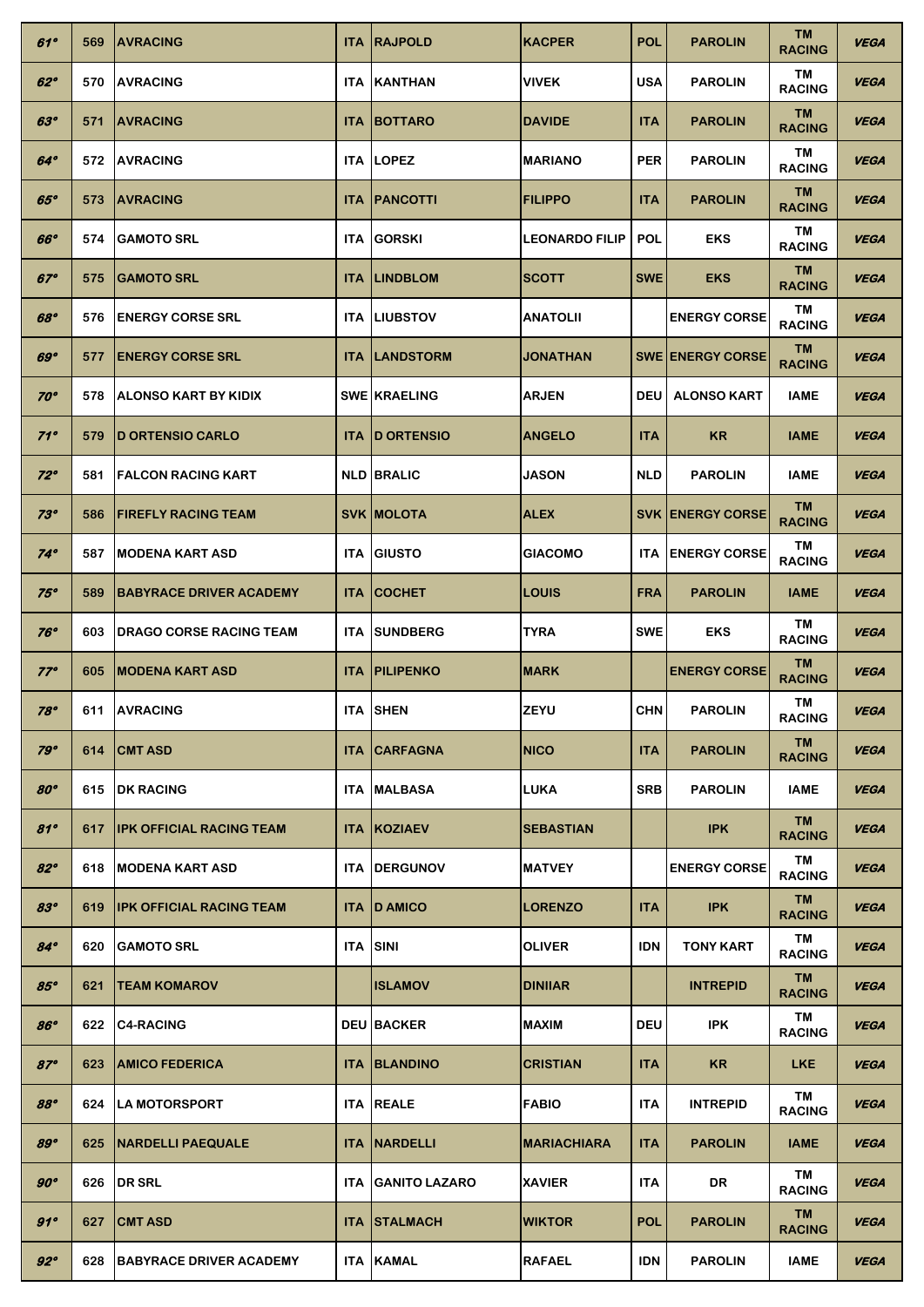## WSK SUPER MASTER<br>WORLD CIRCUIT LA CONCA

| OK              | N.G. | ENTRANT                        | <b>Naz</b>     | <b>DRIVER</b>          |                    | Naz        | <b>CHASSIS</b>   | <b>ENGINE</b>              | <b>TYRES</b>         |
|-----------------|------|--------------------------------|----------------|------------------------|--------------------|------------|------------------|----------------------------|----------------------|
| $1^{\circ}$     | 201  | <b>TONY KART RACING TEAM</b>   | <b>ITA</b>     | <b>TAPONEN</b>         | <b>TUUKKA</b>      | <b>FIN</b> | <b>TONY KART</b> | <b>VORTEX</b>              | <b>LECONT</b>        |
| $2^{\circ}$     | 202  | <b>ITONY KART RACING TEAM</b>  | ITA.           | <b>COLUCCIO</b>        | LUIGI              | <b>ITA</b> | <b>TONY KART</b> | <b>VORTEX</b>              | <b>LECONT</b>        |
| 3 <sup>o</sup>  | 203  | TONY KART RACING TEAM          | <b>ITA</b>     | <b>TURNEY</b>          | <b>JOSEPH</b>      | <b>GBR</b> | <b>TONY KART</b> | <b>VORTEX</b>              | <b>LECONT</b>        |
| $4^\circ$       | 204  | <b>TONY KART RACING TEAM</b>   | <b>ITA LIU</b> |                        | <b>RUIGI</b>       | <b>CHN</b> | <b>TONY KART</b> | <b>VORTEX</b>              | <b>LECONT</b>        |
| $5^\circ$       | 205  | <b>IKR MOTORSPORT</b>          | <b>ITA</b>     | <b>AL DHAHERI</b>      | <b>RASHID</b>      | <b>ARE</b> | <b>KR</b>        | <b>IAME</b>                | <b>LECONT</b>        |
| $6^\circ$       | 206  | <b>KR MOTORSPORT</b>           | <b>ITA</b>     | INAKAMURA BERTA        | <b>KEAN</b>        | <b>JAP</b> | KR               | <b>IAME</b>                | <b>LECONT</b>        |
| $7^\circ$       | 207  | <b>IKR MOTORSPORT</b>          | <b>ITA</b>     | <b>POWELL</b>          | <b>ALEX</b>        | JAM        | KR.              | <b>IAME</b>                | <b>LECONT</b>        |
| $\mathcal{S}^o$ | 208  | <b>KR MOTORSPORT</b>           | ITA.           | <b>BOHRA</b>           | <b>AKSHAY</b>      | <b>SGP</b> | KR               | <b>IAME</b>                | <b>LECONT</b>        |
| $g^o$           | 209  | <b>IKR MOTORSPORT</b>          | <b>ITA</b>     | <b>SAMMALISTO</b>      | <b>ILUKA</b>       | <b>FIN</b> | <b>KR</b>        | <b>IAME</b>                | <b>LECONT</b>        |
| $10^{\circ}$    | 210  | <b>KR MOTORSPORT</b>           | ITA.           | FERREIRA               | <b>MATHEUS</b>     | <b>BRA</b> | KR               | <b>IAME</b>                | <b>LECONT</b>        |
| 11°             | 211  | <b>IKR MOTORSPORT</b>          | <b>ITA</b>     | <b>SATO</b>            | <b>RINTARO</b>     | <b>JAP</b> | <b>KR</b>        | <b>IAME</b>                | <b>LECONT</b>        |
| $12^{\circ}$    | 212  | <b>IKR MOTORSPORT</b>          | ITA.           | <b>DE PALO</b>         | <b>MATTEO</b>      | <b>ITA</b> | KR               | <b>IAME</b>                | <b>LECONT</b>        |
| 13°             | 213  | <b>BIREL ART RACING S.R.L.</b> |                | <b>ITA KEEBLE</b>      | <b>HARLEY</b>      | <b>GBR</b> | <b>BIREL ART</b> | TM.<br><b>RACING</b>       | <b>LECONT</b>        |
| $14^\circ$      | 214  | <b>BIREL ART RACING S.R.L.</b> | ITA.           | <b>BERTUCA</b>         | <b>CRISTIAN</b>    | <b>ITA</b> | <b>BIREL ART</b> | TM<br><b>RACING</b>        | <b>LECONT</b>        |
| 15°             |      | 215 BIREL ART RACING S.R.L.    |                | <b>ITA PASIEWICZ</b>   | KAROL              | <b>POL</b> | <b>BIREL ART</b> | <b>TM</b><br><b>RACING</b> | <b>LECONT</b>        |
| 16°             | 216  | <b>BIREL ART RACING S.R.L.</b> |                | <b>ITA STEVENS</b>     | <b>ELLA</b>        | <b>GBR</b> | <b>BIREL ART</b> | TM<br><b>RACING</b>        | <b>LECONT</b>        |
| 17°             | 217  | <b>BIREL ART RACING S.R.L.</b> |                | <b>ITA DAVID</b>       | <b>YEVAN</b>       | <b>LKA</b> | <b>BIREL ART</b> | <b>TM</b><br><b>RACING</b> | <b>LECONT</b>        |
| 18°             | 218  | <b>CRG RACING TEAM</b>         |                | <b>ITA GOMEZ</b>       | <b>GABRIEL</b>     | <b>BRA</b> | <b>CRG</b>       | <b>IAME</b>                | <b>LECONT</b>        |
| 19°             | 219  | <b>WARD RACING</b>             |                | <b>SWE POPOV</b>       | <b>MAKSIMILIAN</b> |            | <b>TONY KART</b> | <b>VORTEX</b>              | <b>LECONT</b>        |
| 20°             | 220  | <b>IWARD RACING</b>            |                | <b>SWE METSKER</b>     | <b>MARK</b>        |            | <b>TONY KART</b> | <b>VORTEX</b>              | <b>LECONT</b>        |
| 21°             | 221  | <b>WARD RACING</b>             |                | <b>SWE SIIMESVAARA</b> | <b>ALVAR</b>       | <b>FIN</b> | <b>TONY KART</b> | <b>VORTEX</b>              | <b>LECONT</b>        |
| $22^{\circ}$    | 222  | <b>IWARD RACING</b>            |                | <b>SWE SEVERIUKHIN</b> | <b>ARTEM</b>       |            | <b>TONY KART</b> | <b>VORTEX</b>              | <b>LECONT</b>        |
| 23°             | 223  | <b>PAROLIN MOTORSPORT</b>      |                | <b>ITA DELIGNY</b>     | <b>ENZO</b>        | <b>FRA</b> | <b>PAROLIN</b>   | <b>TM</b><br><b>RACING</b> | <i><b>LECONT</b></i> |
| $24^\circ$      | 224  | <b>PAROLIN MOTORSPORT</b>      |                | <b>ITA ORLOV</b>       | <b>MAKSIM</b>      |            | <b>PAROLIN</b>   | TM<br><b>RACING</b>        | <b>LECONT</b>        |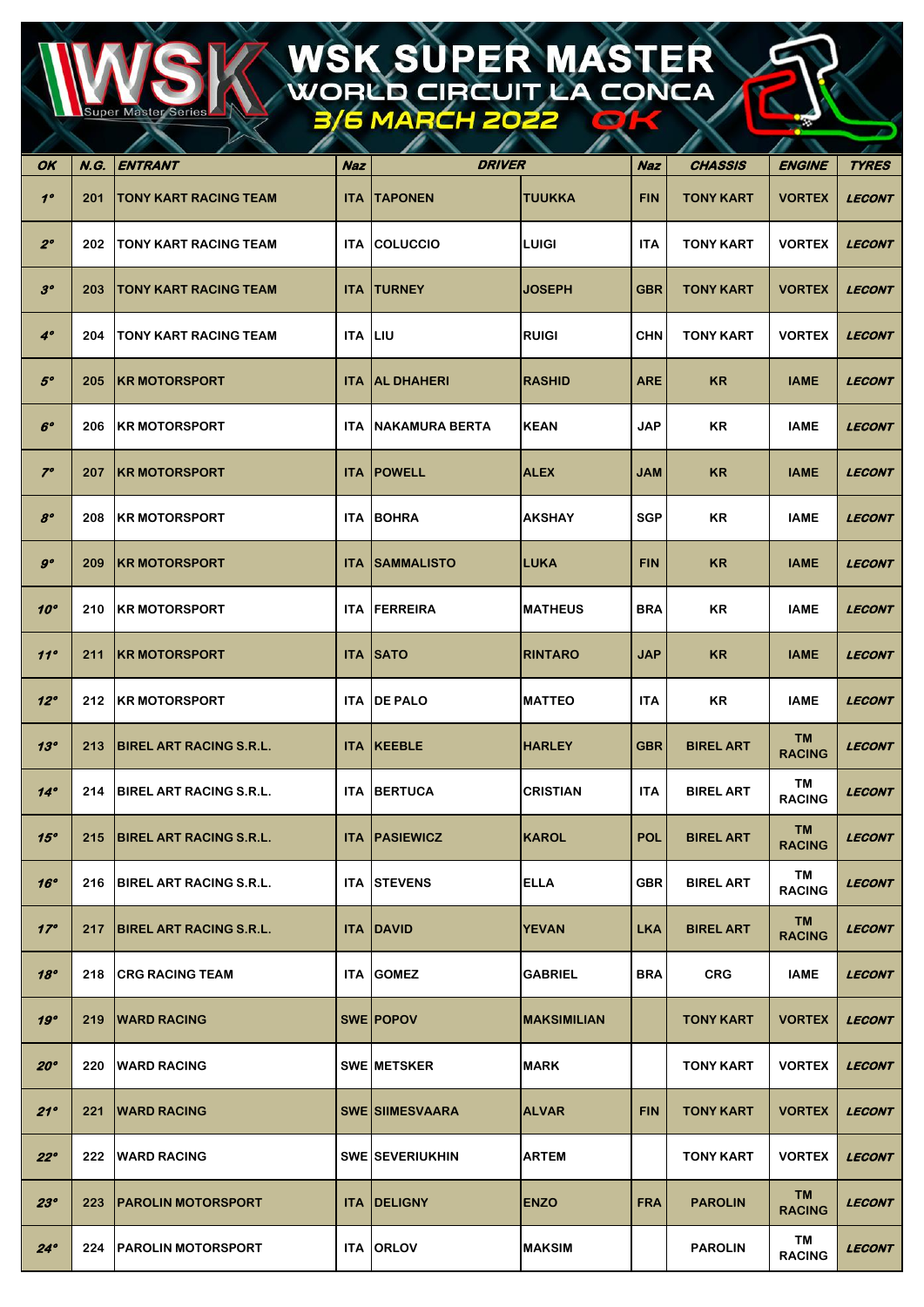| 25°          | 225 | <b>IRICKY FLYNN MOTORSPORT</b>   |            | <b>GBR REHM</b>       | <b>MAXIM</b>       | <b>DEU</b> | <b>LN</b>               | <b>VORTEX</b>              | <b>LECONT</b> |
|--------------|-----|----------------------------------|------------|-----------------------|--------------------|------------|-------------------------|----------------------------|---------------|
| 26°          | 226 | <b>IRICKY FLYNN MOTORSPORT</b>   |            | <b>GBR GOWDA</b>      | <b>DION</b>        | <b>GBR</b> | <b>LN</b>               | <b>VORTEX</b>              | <b>LECONT</b> |
| $27^\circ$   | 227 | <b>IRICKY FLYNN MOTORSPORT</b>   |            | <b>GBR SLATER</b>     | <b>FREDDIE</b>     | <b>GBR</b> | <b>LN</b>               | <b>VORTEX</b>              | <b>LECONT</b> |
| 28°          | 228 | <b>IFORZA RACING</b>             |            | <b>GBR WISNIEWSKI</b> | <b>IGUSTAW</b>     | POL        | <b>EXPRIT</b>           | TM<br><b>RACING</b>        | <b>LECONT</b> |
| 29°          | 230 | <b>IFORZA RACING</b>             |            | <b>GBR KASTELIC</b>   | <b>MARK</b>        | <b>SVN</b> | <b>EXPRIT</b>           | <b>TM</b><br><b>RACING</b> | <b>LECONT</b> |
| $30^{\circ}$ | 231 | <b>SAUBER ACADEMY</b>            |            | <b>SWE DAVID</b>      | <b>ZACHARY</b>     | <b>MLT</b> | ΚR                      | <b>IAME</b>                | <b>LECONT</b> |
| $31^\circ$   | 232 | <b>IKOSKI MOTORSPORT</b>         | <b>FIN</b> | <b>WALTHER</b>        | <b>DAVID</b>       | <b>DNK</b> | <b>TONY KART</b>        | <b>VORTEX</b>              | <b>LECONT</b> |
| $32^{\circ}$ | 233 | <b>ILECLERC BY LENNOX RACING</b> | ITA.       | <b>SCHAAP</b>         | <b>NATHAN</b>      | <b>NLD</b> | <b>BIREL ART</b>        | TM<br><b>RACING</b>        | <b>LECONT</b> |
| $33^{\circ}$ | 234 | <b>ILECLERC BY LENNOX RACING</b> | <b>ITA</b> | <b>IMODONESE</b>      | <b>RAFAEL</b>      | <b>PER</b> | <b>BIREL ART</b>        | <b>TM</b><br><b>RACING</b> | <b>LECONT</b> |
| $34^\circ$   | 235 | <b>LECLERC BY LENNOX RACING</b>  | <b>ITA</b> | <b>ANGELARD</b>       | <b>MAKSYMILIAN</b> | <b>POL</b> | <b>BIREL ART</b>        | TM<br><b>RACING</b>        | <b>LECONT</b> |
| 35°          | 236 | <b>ISHAMICK EUROPE</b>           |            | <b>AUS IRFAN</b>      | <b>COSKUN</b>      | <b>GBR</b> | <b>PAROLIN</b>          | <b>IAME</b>                | <b>LECONT</b> |
| 36°          | 237 | <b>TEAM KOMAROV</b>              |            | <b>VERHOLANTCEV</b>   | <b>VLADIMIR</b>    |            | <b>TONY KART</b>        | TM<br><b>RACING</b>        | <b>LECONT</b> |
| $37^\circ$   | 254 | <b>ITONY KART RACING TEAM</b>    |            | <b>ITA EGOZI</b>      | <b>LUIS JAMES</b>  | <b>USA</b> | <b>TONY KART</b>        | <b>VORTEX</b>              | <b>LECONT</b> |
| 38°          | 257 | <b>ITONY KART RACING TEAM</b>    |            | <b>ITA RAJSKI</b>     |                    | <b>POL</b> | <b>TONY KART</b>        | <b>VORTEX</b>              | <b>LECONT</b> |
|              |     |                                  |            |                       | <b>JAKUB</b>       |            |                         |                            |               |
| 39°          | 267 | <b>WARD RACING</b>               |            | <b>SWE PEDERSEN</b>   | <b>OSCAR</b>       | <b>SWE</b> | <b>TONY KART</b>        | <b>VORTEX</b>              | <b>LECONT</b> |
| $40^\circ$   | 269 | <b>KR MOTORSPORT</b>             |            | <b>ITA RODELLA</b>    | <b>ALVISE</b>      | <b>ITA</b> | KR                      | <b>IAME</b>                | <b>LECONT</b> |
| 41°          | 270 | <b>IENERGY CORSE SRL</b>         | <b>ITA</b> | <b>ISTOLCERMANIS</b>  | <b>TOMASS</b>      |            | <b>LVA ENERGY CORSE</b> | TM<br><b>RACING</b>        | <b>LECONT</b> |
| $42^\circ$   | 271 | <b>ITONY KART RACING TEAM</b>    | ITA.       | <b>WURZ</b>           | <b>OSCAR</b>       | <b>FRA</b> | <b>TONY KART</b>        | <b>VORTEX</b>              | <b>LECONT</b> |
| $43^\circ$   | 272 | <b>IPK OFFICIAL RACING TEAM</b>  | <b>ITA</b> | YAMAKOSHI             | <b>HIYU</b>        | <b>JAP</b> | <b>IPK</b>              | TM<br><b>RACING</b>        | <b>LECONT</b> |
| $44^\circ$   | 273 | <b>TEAM KOMAROV</b>              |            | <b>KOSTIN</b>         | <b>PLATON</b>      |            | <b>TONY KART</b>        | TM<br><b>RACING</b>        | <b>LECONT</b> |
| 45°          | 274 | <b>GAMOTO SRL</b>                | <b>ITA</b> | <b>SINI</b>           | <b>KEANAN</b>      | <b>IDN</b> | <b>TONY KART</b>        | <b>VORTEX</b>              | <b>LECONT</b> |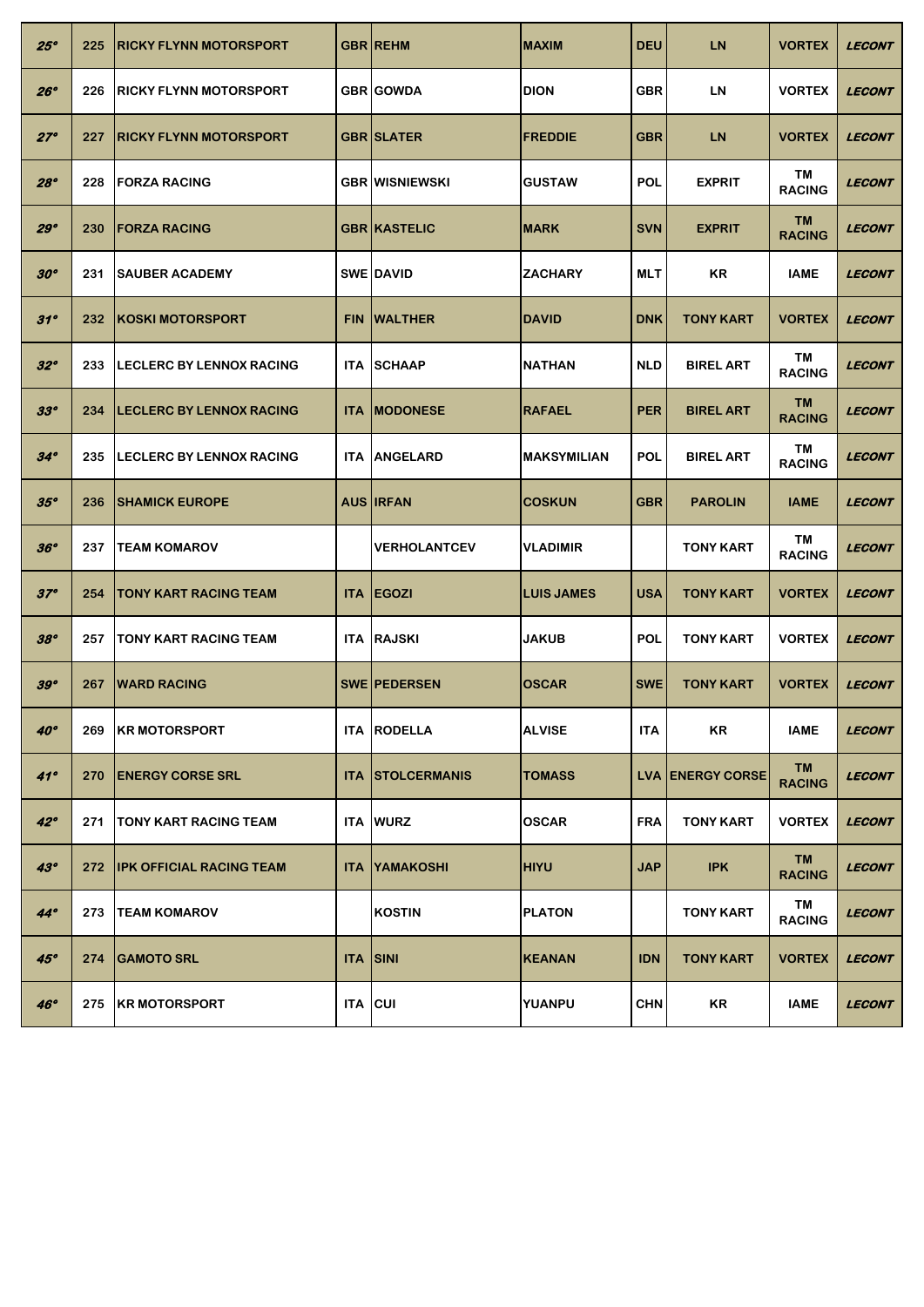## WSK SUPER MASTER<br>WORLD CIRCUIT LA CONCA

**Super Maste** 

| OKJ          | N.G. | <b>ENTRANT</b>                 | Naz        | <b>DRIVER</b>                 |                  | <b>Naz</b> | CHASSIS                 | <b>ENGINE</b>              | <b>TYRES</b> |
|--------------|------|--------------------------------|------------|-------------------------------|------------------|------------|-------------------------|----------------------------|--------------|
| $1^{\circ}$  | 301  | <b>KOSKI MOTORSPORT</b>        | <b>FIN</b> | <b>IMATVEEV</b>               | <b>DMITRY</b>    |            | <b>TONY KART</b>        | <b>VORTEX</b>              | <b>VEGA</b>  |
| $2^{\circ}$  | 302  | <b>KOSKI MOTORSPORT</b>        | <b>FIN</b> | <b>PEEBLES</b>                | <b>GRIFFIN</b>   | <b>AUS</b> | <b>TONY KART</b>        | <b>VORTEX</b>              | <b>VEGA</b>  |
| $3^o$        | 303  | <b>IKR MOTORSPORT</b>          | <b>ITA</b> | <b>IFLUXA CROSS</b>           | <b>LUCAS</b>     | <b>ESP</b> | <b>KR</b>               | <b>IAME</b>                | <b>VEGA</b>  |
| $4^\circ$    | 304  | <b>IKR MOTORSPORT</b>          | ITA.       | <b>SAMBUDLA</b>               | <b>LUVIWE</b>    | ZAF        | KR                      | <b>IAME</b>                | <b>VEGA</b>  |
| $5^o$        | 305  | <b>IKR MOTORSPORT</b>          | <b>ITA</b> | <b>ISALEH</b>                 | <b>TAYM</b>      | <b>DEU</b> | <b>KR</b>               | <b>IAME</b>                | <b>VEGA</b>  |
| $6^\circ$    | 306  | <b>IKR MOTORSPORT</b>          |            | <b>ITA   FLUXA CROSS</b>      | <b>LUNA</b>      | <b>ESP</b> | KR                      | <b>IAME</b>                | <b>VEGA</b>  |
| $7^\circ$    | 307  | <b>IKR MOTORSPORT</b>          |            | <b>ITA JANTONOV</b>           | <b>STEPAN</b>    |            | <b>KR</b>               | <b>IAME</b>                | <b>VEGA</b>  |
| $8^{\circ}$  | 308  | <b>IKR MOTORSPORT</b>          |            | <b>ITA NIJS</b>               | <b>LENN</b>      | BEL        | KR                      | <b>IAME</b>                | <b>VEGA</b>  |
| $g^o$        | 309  | <b>KR MOTORSPORT</b>           | <b>ITA</b> | <b> DEDECKER</b>              | <b>DOUWE</b>     | <b>BEL</b> | <b>KR</b>               | <b>IAME</b>                | <b>VEGA</b>  |
| $10^{\circ}$ | 310  | <b>ENERGY CORSE SRL</b>        |            | <b>ITA IMOLNAR</b>            | <b>MARTIN</b>    |            | <b>HUN ENERGY CORSE</b> | ΤM<br><b>RACING</b>        | <b>VEGA</b>  |
| 11°          | 311  | <b>IKR MOTORSPORT</b>          | <b>ITA</b> | <b>ICHI</b>                   | <b>ZHENRUI</b>   | <b>CHN</b> | <b>KR</b>               | <b>IAME</b>                | <b>VEGA</b>  |
| $12^{\circ}$ | 312  | <b>SAUBER ACADEMY</b>          |            | <b>SWE COSTA</b>              | <b>MIGUEL</b>    | <b>BRA</b> | KR                      | <b>IAME</b>                | <b>VEGA</b>  |
| 13°          | 313  | TONY KART RACING TEAM          | ITA.       | <b>IPRZYROWSKI</b>            | <b>JAN</b>       | <b>POL</b> | <b>TONY KART</b>        | <b>VORTEX</b>              | <b>VEGA</b>  |
| $14^\circ$   | 314  | TONY KART RACING TEAM          |            | <b>ITA HELIAS</b>             | <b>JIMMY</b>     | <b>FRA</b> | <b>TONY KART</b>        | <b>VORTEX</b>              | <b>VEGA</b>  |
| 15°          | 315  | <b>TONY KART RACING TEAM</b>   | <b>ITA</b> | <b>TARNVANICHKUL</b>          | <b>ENZO</b>      | <b>ESP</b> | <b>TONY KART</b>        | <b>VORTEX</b>              | <b>VEGA</b>  |
| 16°          | 316  | TONY KART RACING TEAM          |            | <b>ITA JAKSOY</b>             | <b>ALP HASAN</b> | <b>TUR</b> | <b>TONY KART</b>        | <b>VORTEX</b>              | <b>VEGA</b>  |
| $17^\circ$   | 317  | <b>RICKY FLYNN MOTORSPORT</b>  |            | <b>GBR GLADYSZ</b>            | <b>MACIEJ</b>    | <b>POL</b> | <b>LN</b>               | <b>VORTEX</b>              | <b>VEGA</b>  |
| 18°          | 318  | <b>ITONY KART RACING TEAM</b>  |            | <b>ITA INETO</b>              | <b>MARIA</b>     | <b>PRT</b> | <b>TONY KART</b>        | <b>VORTEX</b>              | <b>VEGA</b>  |
| 19°          | 319  | <b>TONY KART RACING TEAM</b>   |            | <b>ITA PEDRINI</b>            | <b>GIACOMO</b>   | <b>ITA</b> | <b>TONY KART</b>        | <b>VORTEX</b>              | <b>VEGA</b>  |
| 20°          | 321  | <b>SODIKART</b>                |            | <b>FRA CONSANI</b>            | <b>ANDY</b>      | <b>FRA</b> | <b>SODIKART</b>         | TM<br><b>RACING</b>        | <b>VEGA</b>  |
| 21°          | 322  | <b>SODIKART</b>                |            | <b>FRA NATHAN</b>             | <b>TYE</b>       | <b>GBR</b> | <b>SODIKART</b>         | <b>TM</b><br><b>RACING</b> | <b>VEGA</b>  |
| $22^{\circ}$ | 323  | <b>IRICKY FLYNN MOTORSPORT</b> |            | <b>GBR FREY</b>               | <b>ENEA</b>      | <b>SHE</b> | <b>LN</b>               | <b>VORTEX</b>              | <b>VEGA</b>  |
| 23°          | 324  | <b>IRICKY FLYNN MOTORSPORT</b> |            | <b>GBR STRAUVEN</b>           | <b>THOMAS</b>    | <b>BEL</b> | <b>LN</b>               | <b>VORTEX</b>              | <b>VEGA</b>  |
| $24^\circ$   | 326  | <b>IRICKY FLYNN MOTORSPORT</b> |            | <b>GBR BONDAREV</b>           | <b>OLEKSANDR</b> | <b>UKR</b> | <b>LN</b>               | <b>VORTEX</b>              | <b>VEGA</b>  |
| 25°          | 327  | <b>IRICKY FLYNN MOTORSPORT</b> |            | <b>GBR SLATER</b>             | <b>ALFIE</b>     | <b>GBR</b> | <b>LN</b>               | <b>VORTEX</b>              | <b>VEGA</b>  |
| 26°          | 328  | <b>FORZA RACING</b>            |            | <b>GBR WHERREL</b>            | <b>LEWIS</b>     | <b>GBR</b> | <b>EXPRIT</b>           | TM<br><b>RACING</b>        | <b>VEGA</b>  |
| $27^\circ$   | 329  | <b>FORZA RACING</b>            | GBR GO     |                               | <b>WILLIAM</b>   | <b>PHL</b> | <b>EXPRIT</b>           | <b>TM</b><br><b>RACING</b> | <b>VEGA</b>  |
| 28°          | 330  | <b>FORZA RACING</b>            |            | <b>GBR ROBINSON</b>           | <b>EDU</b>       | <b>ESP</b> | <b>EXPRIT</b>           | TM<br><b>RACING</b>        | <b>VEGA</b>  |
| 29°          | 332  | <b>BIREL ART RACING S.R.L.</b> |            | <b>ITA   FLORESCU POTOLEA</b> | <b>ZOE</b>       | <b>ROU</b> | <b>BIREL ART</b>        | <b>TM</b><br><b>RACING</b> | <b>VEGA</b>  |